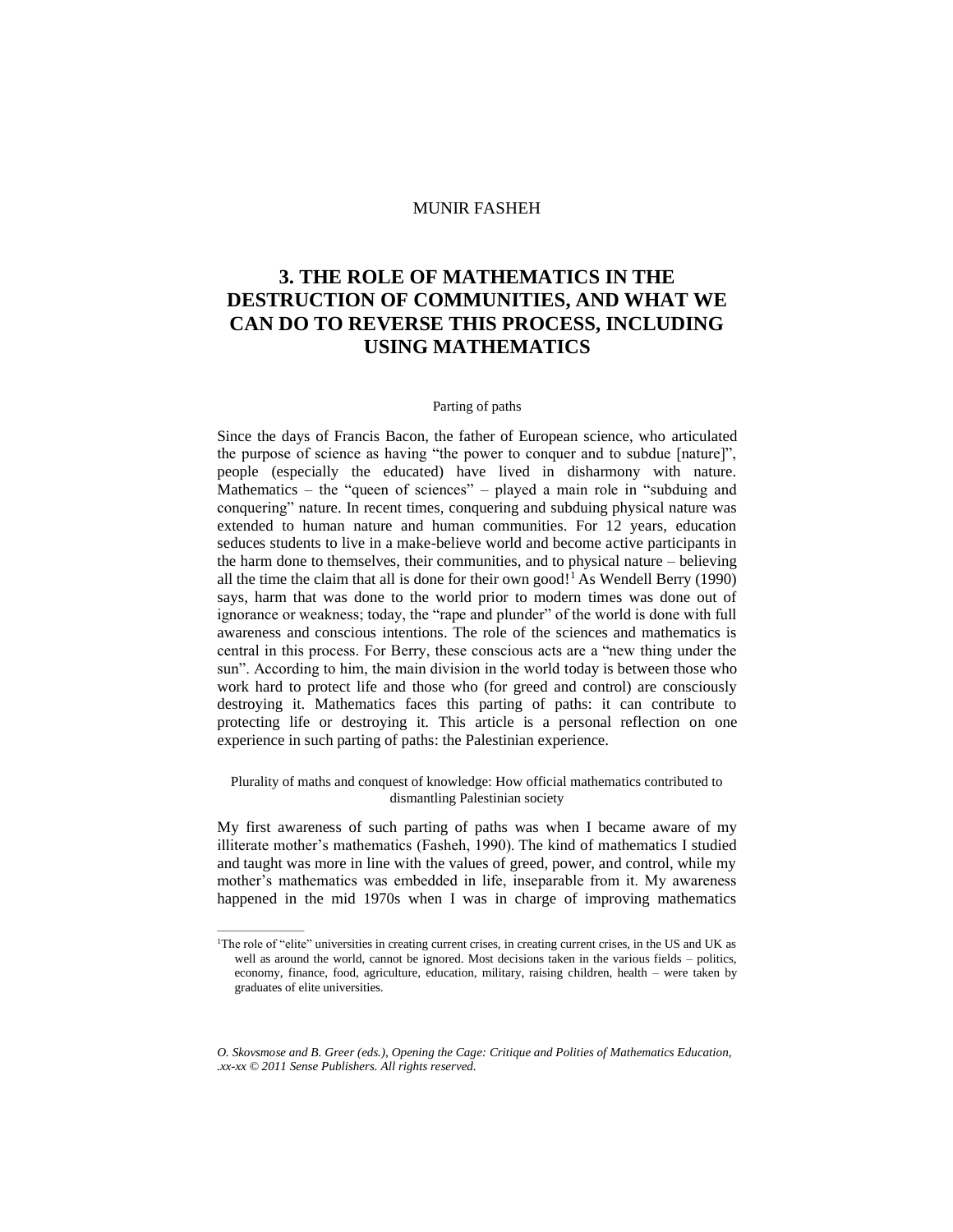instruction in the schools of the West Bank (in Palestine), and teaching mathematics at Birzeit University. It took me several years to realize that my mathematics and my mother's mathematics do not intersect; they belong to different worlds. That was my first deep understanding of what "plurality of knowledges" means. My mathematics could not be reduced to hers and hers could not be reduced to mine; nor was it possible to produce a synthesis higher than both. My mathematics and her mathematics were worlds apart. Such plurality of knowledges<sup>2</sup> is usually not acceptable in universities which propagate the myth of one and only one kind of mathematics. What made things even more shocking was my realization that even if I study mathematics for another ten years in universities, I still wouldn't be able to do what she was able to do without being taught, and without curriculum, tests, and grades! It was a moment of deep learning for me because it touched and dismantled basic myths I held as given.

That realization was a most profound turning point in my life. Questions that never left me since then include: "Why is my kind of mathematics considered valuable and worthy of being taught in schools and universities (almost all over the world) while my mother's kind of mathematics is totally ignored? Why is my kind of mathematics considered knowledge while hers is not? Is it because it is superior or better? Is it because it is more modern and thus supersedes all other kinds, including hers? Is it because it is more useful, and if so, to whom? What is the cost we pay as a result of my kind of mathematics winning over and wiping out hers?" Slowly I started realizing that the triad which was manifested by Western educational missions in Palestine – despising people and what they have, monopolizing what constitutes knowledge, and being ready to "help" people move along the dominant path of progress – has been fatal to the Palestinian society and its ability to regenerate itself. Gradually, I realized that the mathematics I studied and taught suppressed and won over my mother's mathematics through bullying; by devaluing, ignoring, and belittling her mathematics, and providing instead another mathematics that claimed to be neutral and universal – the only path into the future.<sup>3</sup> It won not because it is superior or better but through being a tool serving interests of dominant political and economic powers, helping them in controlling people, suppressing their knowledges, and robbing them of what they have (including their biological abilities). What frightened me was the fact that I was an active participant in that process and doing it with good intentions,

<sup>&</sup>lt;sup>2</sup> The plural for knowledge is not used in English. When Arabs first encountered Europeans and heard for the first time the phrase "Department of Education" the way they translated it was "House of Knowledges".

<sup>&</sup>lt;sup>3</sup> What happened to my mother's mathematics happened to her Christianity. Missionaries from the US came to our home to "convert" my Christian family into their Christianity! She was one of the last Christians that carried the spirit of Jesus as it was lived through generations over 20 centuries. It is hard to find Palestinians today who carry that spirit in their hearts and daily lives. Religious missions conquered my mother's Christianity the same way educational missions conquered her knowledge. Both, her mathematics and Christianity were wiped out in the name of progress! Just like I could not see my mother's mathematics, missionaries could not see her Christianity and educators could not see her wonderful ability for upbringing children. The same thing happened to the knowledge of Palestinian peasants in farming.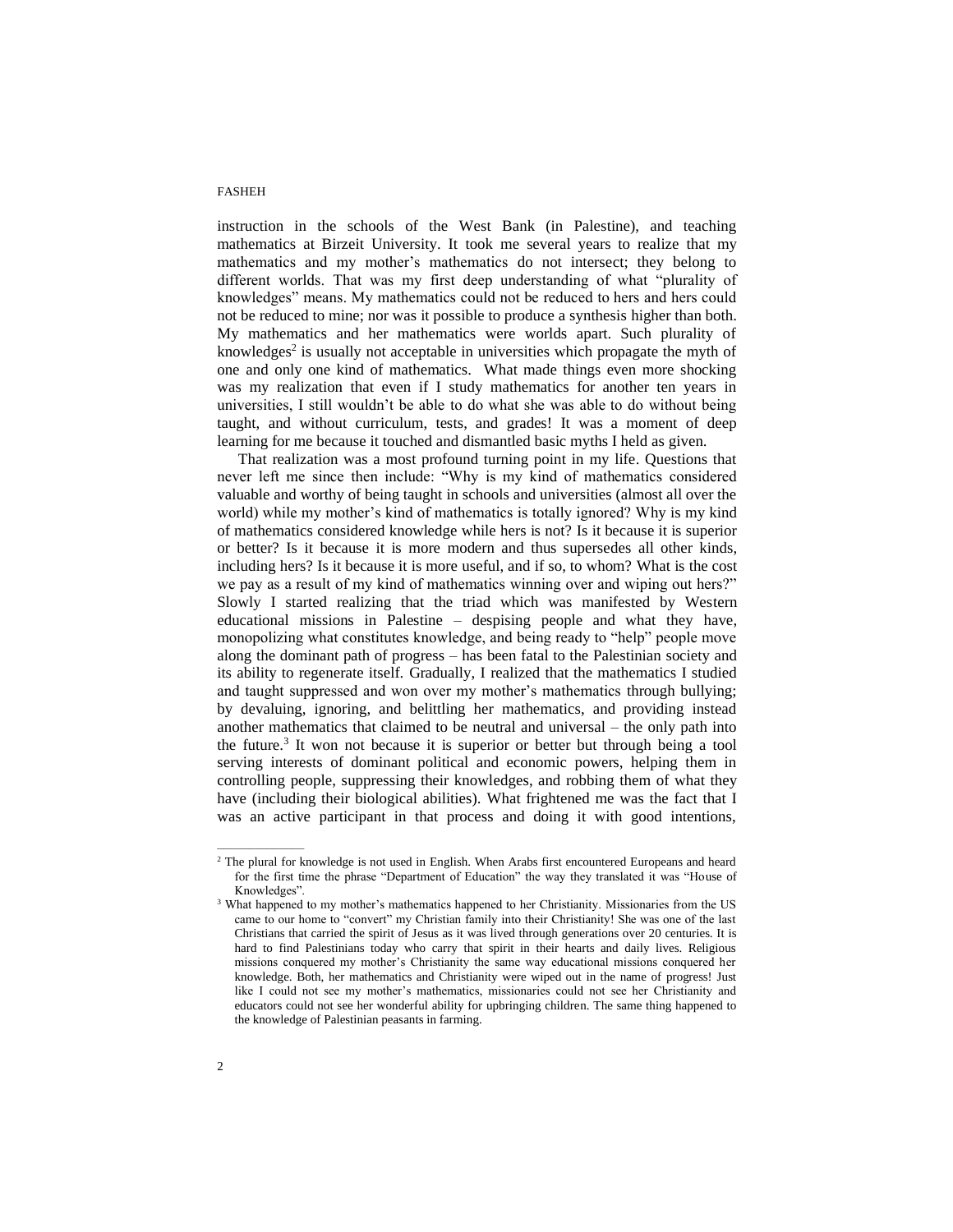believing all the time that I was helping Palestinians move along the path of progress. I feel that I was given a degree, with all the privileges associated with it, once they were sure that I would carry this subtle weapon, not only into my classes but also into my home, and use it to wipe out people's knowledges, sense of selfworthiness, and biological abilities such as learning. My reflections on the above questions made me perceive official mathematics as one of the Trojan horses that helped conquer us from within. Those reflections also made me rethink meanings of crucial words related to education and life. I started in a spontaneous way (what later became a most important conviction in my life) perceiving people (especially children) as co-authors of meanings of the words they use, hear, or read. I started with words which my interaction with my mother's world triggered, such as learning, knowledge, the worth of a person, pluralism, progress, and humility. My reflections taught me humility. I realized that there are many worlds that inhabit this world and that life is much richer than what the human mind can comprehend and ideas can express. In contrast to my mathematics, which was aloof, my mother's mathematics was embedded in life like salt in food: we can taste it but not see it. It was useful, beautiful, meaningful, and fitting; no woman would have accepted a dress if it lacked any of these qualities. Her work was not only of art but also consisted of main scientific aspects: experience, observation, experimentation, and making sense.

While it was very common for me to use words and concepts that I had no idea what they referred to, $4 \text{ mv}$  mother never had such a problem; she never used a word that she did not know the source of its meaning, or cut a piece of cloth not knowing where it fits with the other pieces into a whole which is a dress that fits a particular woman. To cite just another example, she never knew the meaning of "good citizen" but she had a deep understanding of what a good human being is.

# Playing the role of the 'cultural imperialist' in my own home

It was very scary for me to realize that I was playing the role of the "imperialist" in my very home! I was a tool in conquering my mother's mathematics and knowledge; a tool in conquering her world through internalizing the myth that there is a single undifferentiated natural path for progress – the European path – which I acquired in schools and universities. Such conquering is an act of violence difficult to recognize by schooled institutionalized minds. I was a tool in this violent conquest where one kind of knowledge conquered and wiped out another – which is probably the deepest and most destructive conquest. That's why I believe that fundamentalism in the modern world did not start in religion or politics but in relation to knowledge.<sup>5</sup> I was spreading the "virus" of believing in a single

<sup>&</sup>lt;sup>4</sup> In the sixth grade, the British textbook which was used included shares. I got full grades in all tests but up till now I never owned a share and never experienced its meaning.

<sup>5</sup> Those who hold high degrees (consciously or not) hide this fact and blame religions and politicians for the mess in the world. It wasn't Roosevelt who convinced Einstein to build the atomic bomb but the opposite: it was Einstein who sent letters to Roosevelt convincing him to support making (and using) the bomb!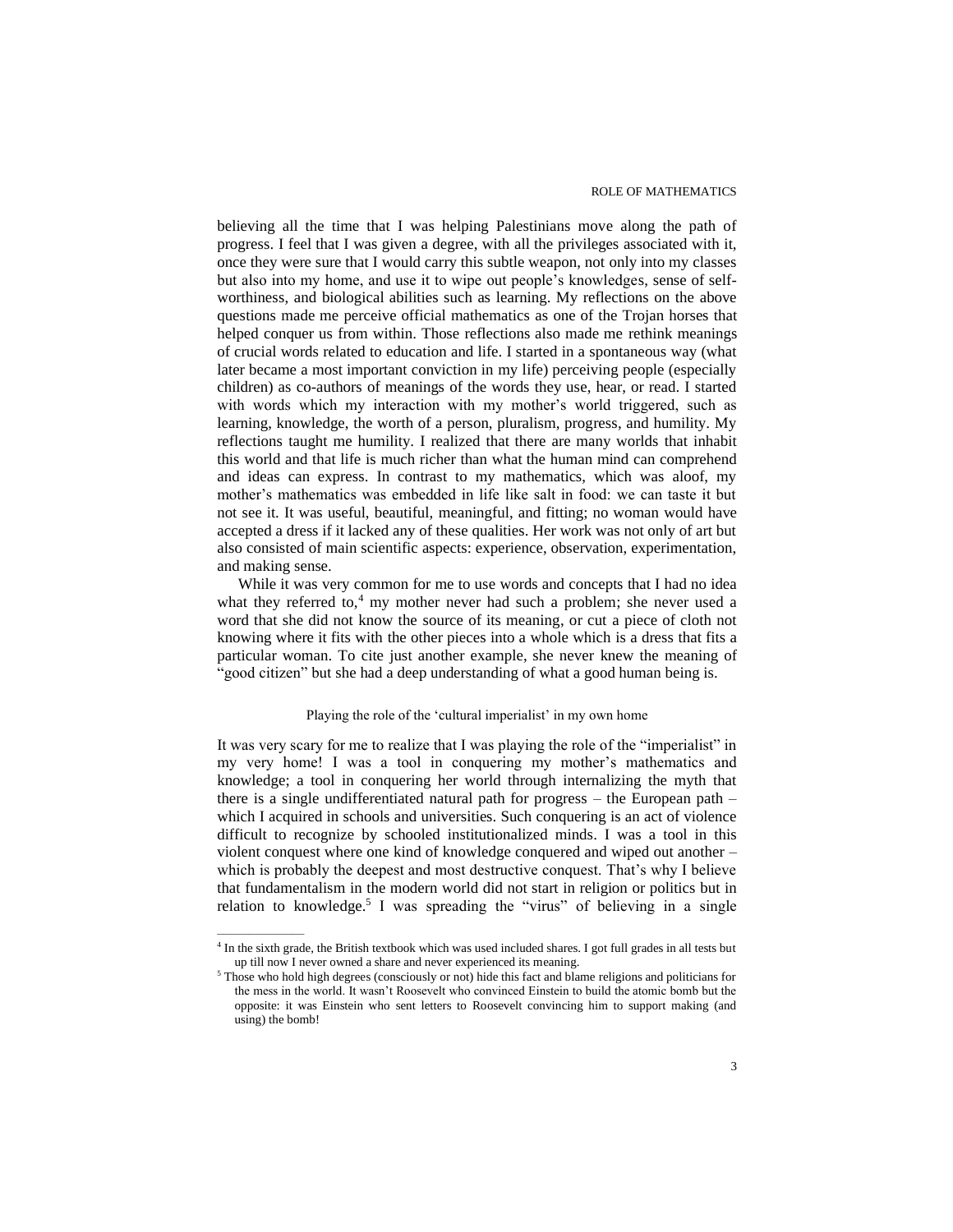universal path and source for learning and knowing – contaminating my students the same way a man with AIDS spreads his disease without knowing it. Like him, I was spreading the virus through loving and being loved; wanting to please and be pleased. I enjoyed teaching mathematics and my students enjoyed mathematics as I was teaching it. It was difficult for me as a product of American universities (the American University of Beirut, Florida State University, and Harvard University) to think otherwise. The belief in a universal path to learning and gaining knowledge was very strong. My encounter with my mother's world helped me see that the struggle in the world has always been between people-in-communities<sup>6</sup> and those who actively want to tear apart the inner world in each person and the social-cultural-economic fabric of communities.

The power I had over my students can be likened to a person who has a loudspeaker in a crowd. People would listen to him not necessarily because his voice is nicer or what he says is wiser but simply because he carries a tool that gives him arbitrary power and authority. My "loudspeaker" was constituted by the degree I had and a job that gave me the power to inflict harm on those who refused to listen to me and follow my instructions.

# One Palestinian man's response

This conquest at the knowledge level is absent – in general – from Palestinians' consciousness. One exception was Khalil Sakakini who seemed to have seen the damage that was happening to Palestinian children at a deep level as a result of establishing American and European schools in Palestine at the end of the  $19<sup>th</sup>$ century. He saw it as early as 1896 and wrote his first book: *Wearing Someone Else's Shoes*. It seems he saw how children were turning into copies of an alien culture that had no roots in the community and no relevance to Palestinian life.

What Sakakini seems to have noticed was that the use of grades to measure children's worth (by comparing them along a vertical line) is inherently a violent act against them. Shifting the source of the worth of a person from the person and community to numbers that claim to be objective and universal, and whose legitimacy came from London, led to conquering Palestinians from within. London matriculation became (in the 1920s, 1930s and 1940s) the main measure of the worth of Palestinian students. Curriculum and grades became idols at whose feet people worshiped and kneeled – Trojan horses the British left behind, which helped dismantle and subdue our communities. Using numbers to measure students' worth has been a destructive act, more dangerous than other forms because it is invisible to most and tries to measure what cannot be measured, which ends in degrading people (ironically called grading), tearing apart communities, harming nature.

It is worth mentioning that Sakakini did not criticize foreign education in words only but also in action. He built his first school in Jerusalem in 1909, basing it on

<sup>6</sup> There is a word in Arabic *al Ahaali* which does not have a synonym in English. Briefly, it means people who are connected to a place, history, collective memory, and to one another through a social-cultural-economic fabric.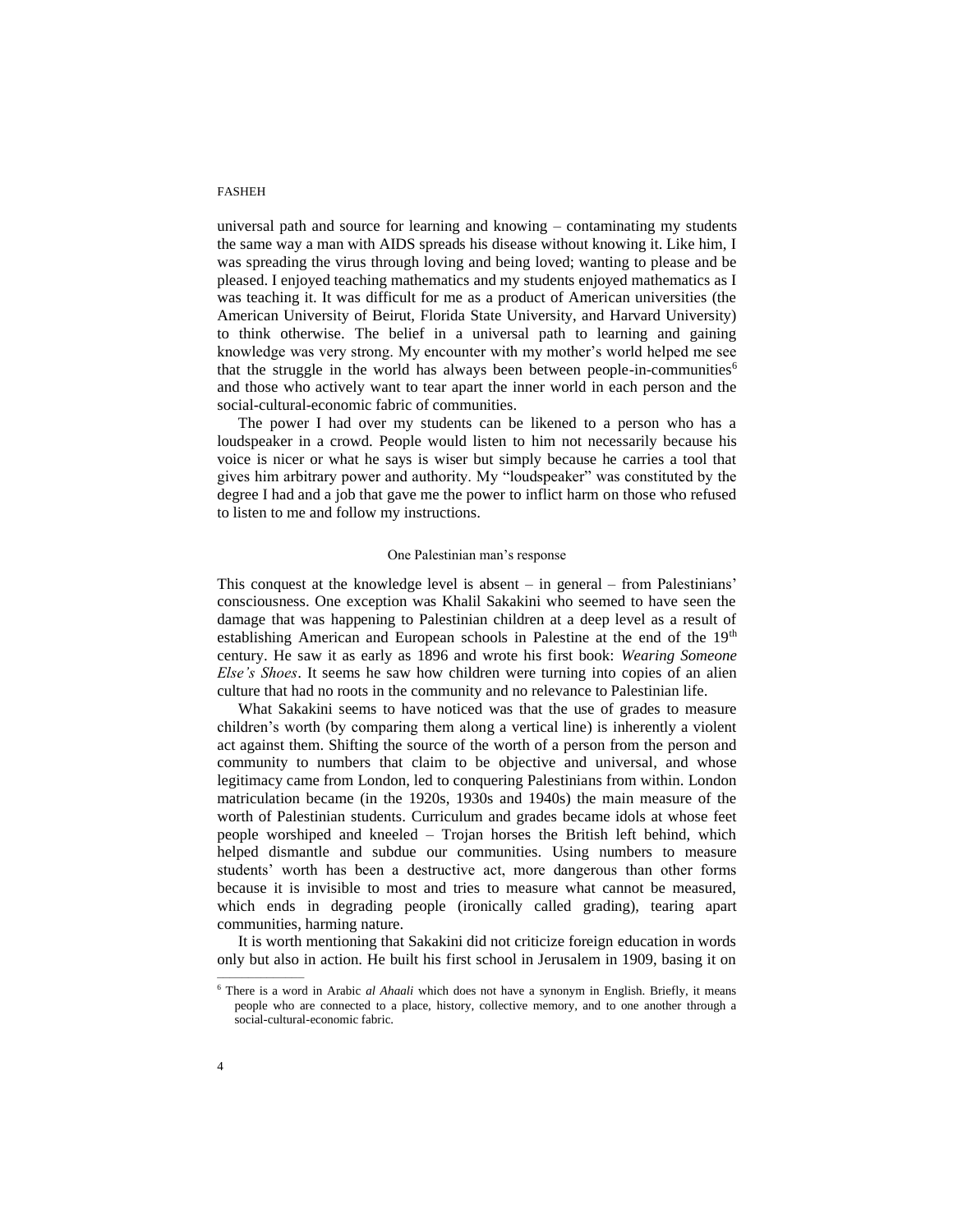principles radically different from western schools: he did not start with goals and objectives but with values, the main one of which was dignity. He translated that by refusing to have grades, prizes, or punishment in his school. He was able to do that a hundred years ago, under the Ottoman rule. Today, a Palestinian principal who would even dare think of not using grades in his school will be expelled immediately. The British occupation of Palestine in 1917 wiped out Sakakini's spirit. In short, the two "crimes" mentioned above – exemplified by my mathematics wiping out my mother's (i.e., suppressing diversity in learning and knowing) and by using numbers to measure students' worth – were the first manifestations of how school mathematics was used to destroy communities in Palestine.

# SCIENCE VS. WISDOM: HOW SCIENTIFIC AND MODERN TOOLS THAT BRITAIN BROUGHT INTO PALESTINE DESTROYED THE PILLARS ON WHICH PALESTINIAN COMMUNITIES RESTED

Community as I use the term here rests on three pillars: local soil, local culture, and local economy. They are the source of community's inner strength and the basis of its regeneration – yet, they are absent from education! Every child is nurtured by the land soil and the cultural soil. However, these two local soils would be mere slogans without local economy. The three form the fabric of community. Once children become rooted within these local soils, they can be enriched and nurtured further by other cultures.<sup>7</sup> Without these pillars, children would lose their roots, and their source of nurturance and inner strength, and community would gradually wither away. The British brought into Palestine three tools (presented as inventions for progress) which destroyed these three pillars: *education* destroyed local culture, *flush toilets* destroyed local soil and wasted local water, and the *state* destroyed local economy. Mathematics is a main ingredient in all three: grading in schools, designing a device (that needs science and mathematics but lacks wisdom) to transfer our excrement, and using productivity and national income to measure economic activity. In all three, no questions are asked about consequences – an act that manifests lack of wisdom. For the mind to move without hindrance, wisdom had to be imprisoned.

Living in harmony with physical and human nature and refusing to do anything that would harm them and tear apart the social fabric of communities are part of living wisely. Wisdom has been ignored, actually imprisoned, when the mind (with its tools of mathematics, science, and technology and its values of competition, control, and winning) was elevated to the power of the throne. The state of the world today compels us to de-throne the mind, set wisdom free, and make science and mathematics go hand in hand with wisdom. One current challenge, thus, is how to conceive and practice science and mathematics in a way that is more in harmony with wisdom, i.e. with the values of respecting creation and protecting

 $7$  A Palestinian anthropologist, Sharif Kanaaneh, uses the analogy to grafting fruit trees on bitter almond trees. Bitter almond trees provide strong basis against any diseases that can hit the trees.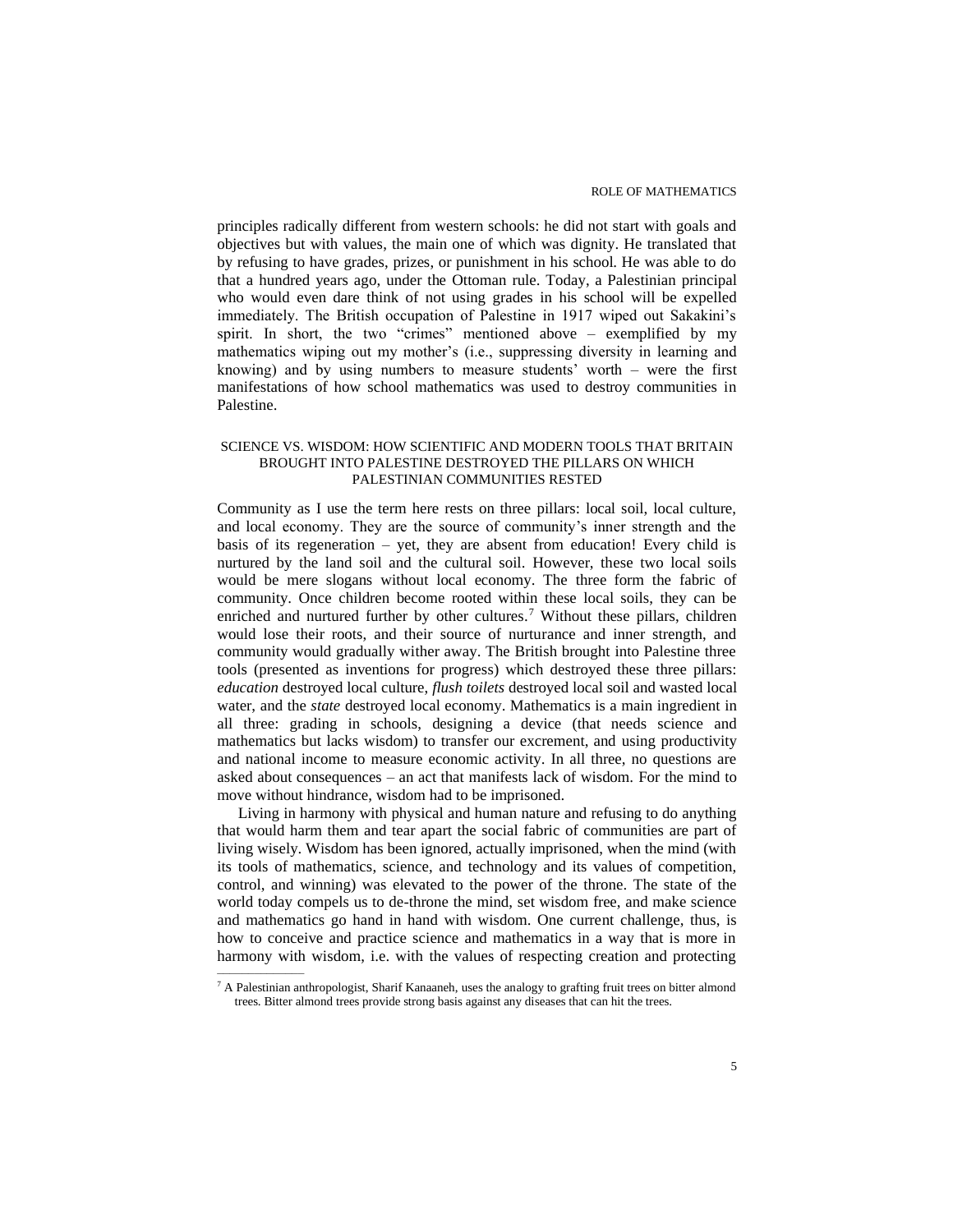nature to continue regenerating itself. This necessarily requires inventing ways that help remedy the harm we do (by our ways in living) to our selves, our communities, and nature.

This is what I have been trying to do since the early 1970s. It is a slow process simply because it is against interests of dominant powers that require current ways of teaching mathematics. However, we don't have any choice other than do what we can in a world that faces real threats to life. We need to ask about the cost to communities and nature, which we pay as a result of stressing formal skills and technical knowledge. It is here where I believe we need to rethink the meaning and role of logic in the mathematics curriculum and how to incorporate it in schools and universities. We stress formal logics and ignore how we can use logic in mathematics classes in terms of its relation to life. We rarely ask, for example: What is the logic that governs our actions and relations in education? What are the values that currently govern our behavior in schools and universities, and what values do we want to live in harmony with? A formal logical system starts with axioms that we do not violate. Similarly, we should ask about the values (axioms) that we currently do not violate in education. If we reflect on our actions in schools and universities, we notice that the values we do not violate are control and winning. Any claim by an institution to the contrary is an act of delusion and deception (no matter whether that is done consciously or not). These claims include slogans such as *Veritas* and *Lux et Veritas*.

Using mathematics to see patterns, relations, systems, and connectedness in life (physical and human) and to discover the values that govern our actions, can help us rethink our ways of living and gain, instead, self-knowledge and self-rule<sup>8</sup>. It is crucial in making sense of experiences. Trying to understand the logic that underlies the behavior of a person, group, or institution should be part of the mathematics curriculum. In 1979, I introduced a course for entering first-year students at Birzeit University, part of which was observing and seeing patterns in all aspects of life. One student in my class who was jailed by the Israelis, told the class – after he was released – how he collected from fellow prisoners questions they were asked during interrogations. He wanted to know the logic of the Israeli official mind. When I introduced the course, I never thought that it would go that far!

The role of mathematics in dismantling communities and degrading cultures was similar to its role in agriculture, where it considers productivity as the only measure of agricultural activity. Just like we don't ask about what happens to children as a result of education, we don't ask what happens to the soil as a result of stressing productivity. Such stress led to the corruption of local soil and destruction of the local economy. This corruption took a sharp increase when the

<sup>&</sup>lt;sup>8</sup> I use the phrase self-rule in the way Gandhi used it to mean *swaraj* in Hindi. I worked with 7<sup>th</sup> grade girls in Shufaat refugee camp at two levels: by every girl keeping a record of what she eats and how she spends her day (such as watching TV, talking over mobiles, using computers); and by every 4 or 5 girls producing a "magazine" (not for the market) without needing permit, money, or editors (to discover what they can do without institutions and professionals but with what they have).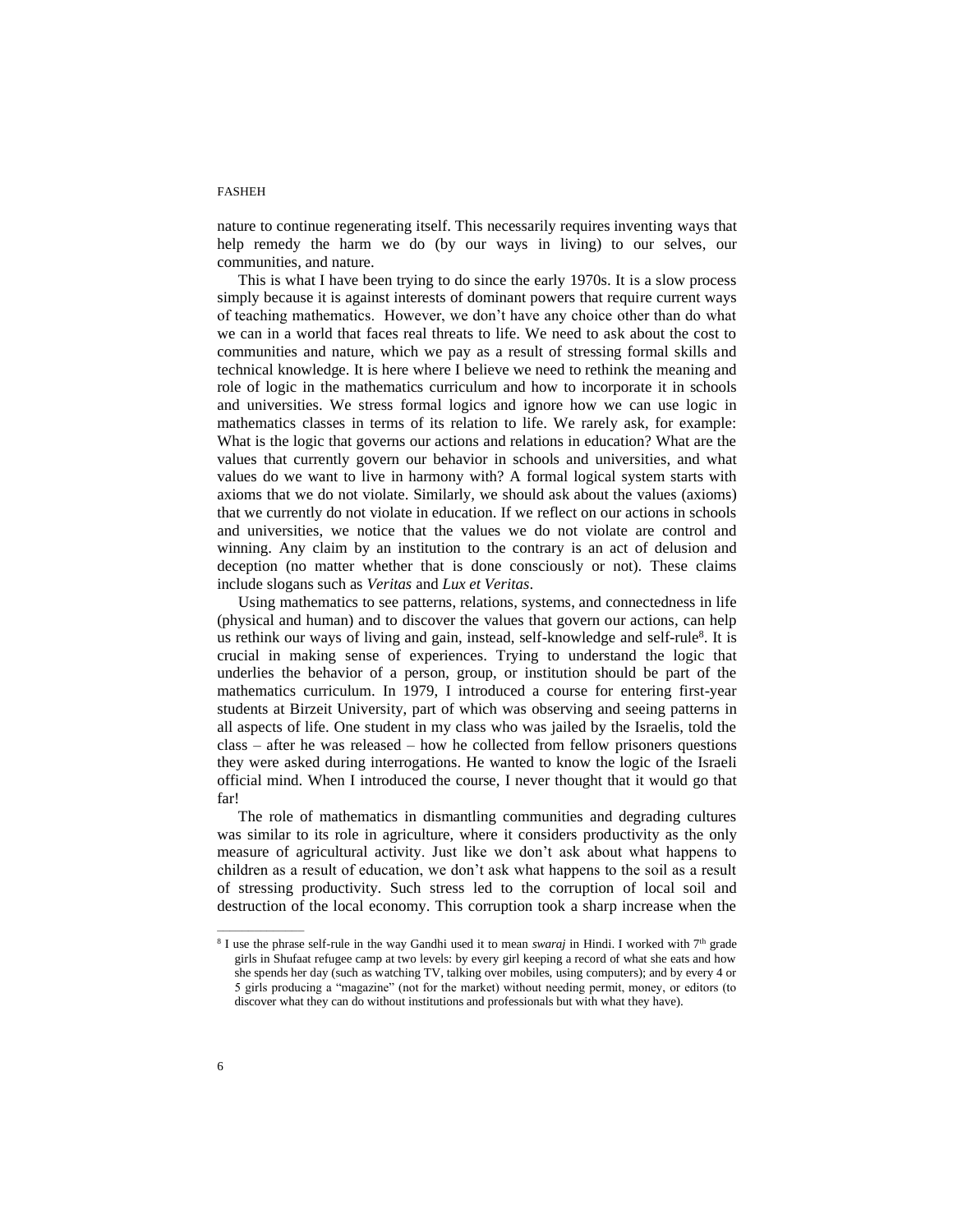Palestinian Authority was installed and the World Bank allowed in. There was more ecological sustainability and social equity before 1993. Development and investment which accompanied the Oslo accords (especially during the past 5 years) have been disastrous at the community level. One manifestation is transforming land and people into commodities. Land that was for 4000 years a source of living and dignity for Palestinian peasants, became in recent years a pure commodity. This means that the shift we need in teaching mathematics requires a shift in what we consider as measures. Teaching mathematics would go through a real transformation if the values that govern our actions shift from control and winning to the well-being of children, communities, and nature.

Communities and the ability of nature to regenerate itself cannot be created through plans and minds. Communities are formed over hundreds (if not thousands) of years, and the spirit of regeneration has been part of creation. Civil society perceived as consisting of NGOs has been effective in tearing apart communities; and development as was conceived in 1949 has been a main tool in killing the ability and spirit of regeneration.<sup>9</sup>

# GRADING IS DEGRADING: THE ROLE OF MEASUREMENT IN CONQUERING COMMUNITIES

I once read in a mathematics book, "If you can't measure what you are talking about, you don't know what you are saying". I was fascinated by it and enthusiastically taught it to my students. I can't believe I was so blind not to see that most of what is valuable in life cannot be measured. <sup>10</sup> When we talk about agriculture, with productivity as the only measure, not caring about the cost we pay at other levels, we become agents in our own destruction. Using numbers to measure human and community aspects helps distract us from fundamental aspects in life. <sup>11</sup> The Arab Human Development Reports sponsored by the United Nations Development Programme are excellent examples of how mathematics is used to distract us from seeing the source of strength in our communities and the threats to life on earth due to modern patterns in living. The purpose of such reports seems to be making us perceive ourselves as "less", which compels us to move along the path of consumption so we would measure higher on the development scale; i.e. along what tears communities and nature apart. Such reports are a main source of deception using mathematics as means.

Using numbers to measure the worth of people, cultures, and countries marked – in my opinion – the beginning of decadence whose manifestations we can see

 $-\frac{1}{2}$ 

<sup>&</sup>lt;sup>9</sup> It is worth comparing the destruction done to Ramallah by trucks and banks with the destruction done to Gaza through tanks and warplanes. Although the role of sciences and mathematics is crucial in both destructions, Gaza can recover while Ramallah is highly improbable.

<sup>&</sup>lt;sup>10</sup> An old Palestinian woman once said, "Anything that can be bought with money is cheap". This is so true about education: anything we can measure is not significant. Aspects such as happiness, wellbeing, dignity, compassion, responsibility, and wisdom cannot be measured

<sup>11</sup> It is worth mentioning that the World Bank's first priority (after it was allowed in Palestine after Oslo) was education. Once the mind accepts numbers as measure of people's worth, other myths fall in place.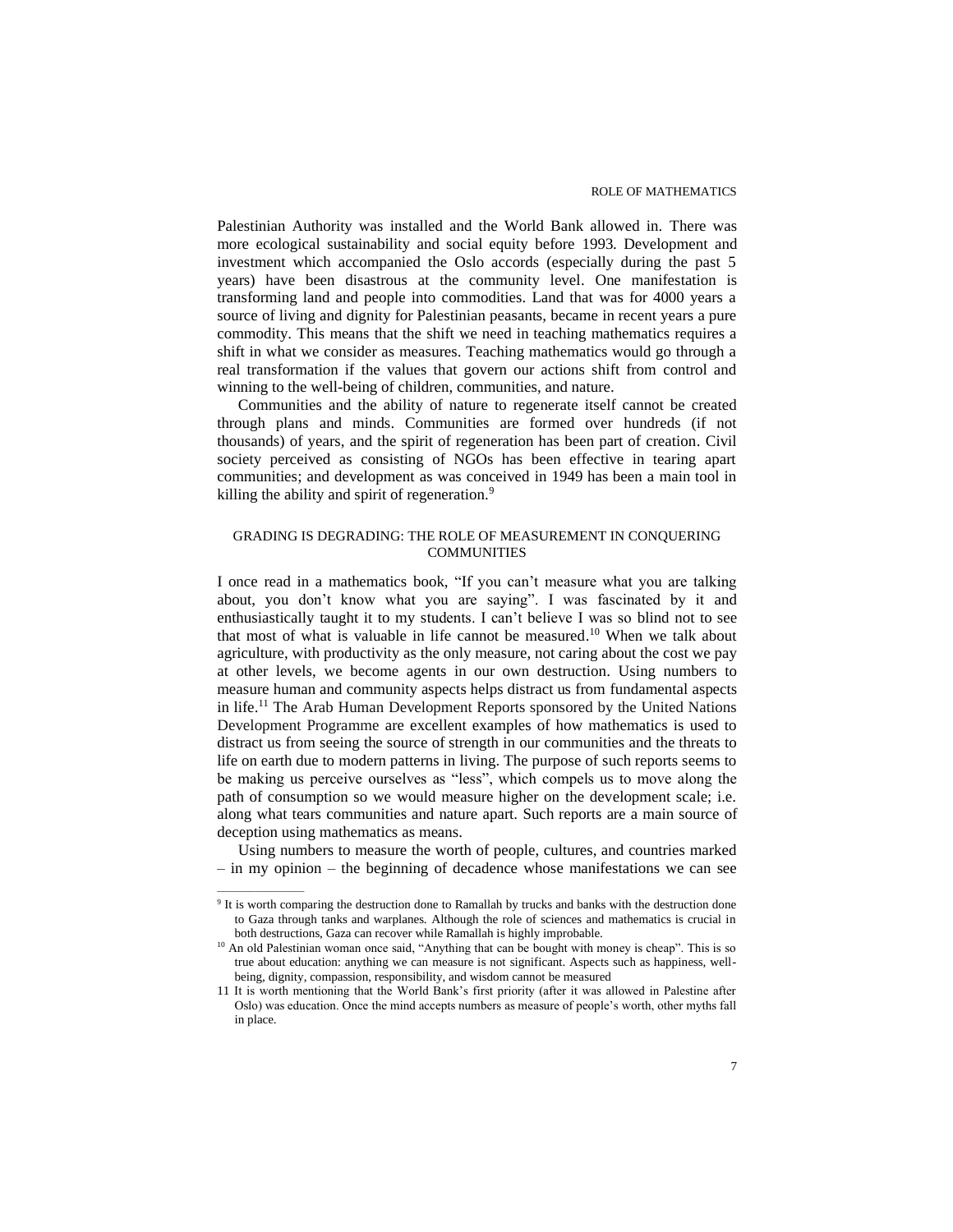worldwide. It underlies the falling apart of most societies in the Two-Thirds world (a phrase used by Gustavo Esteva and Madhu Prakash) in the  $20<sup>th</sup>$  century. Our real enemy (as peoples in all countries) has become what we embrace and pay dearly for with our limited resources: it is our perceptions and ways of living that rob us of natural abilities such as learning, healing, walking, conversing, and making sense of experiences.

# *THE PARROT* BY TAGORE: IMPROVING THE CAGE AND IGNORING THE BIRD

A few years ago, Claude Alvarez handed me a publication that included a short story *The Parrot* written nine decades ago by Tagore (see Bookmiddle in this book). That short story clarified for me aspects in education more than tens of books critical of it. One aspect I want to raise is related to structures. There is a radical difference between cages and nests as structures. Building a cage requires one kind of mathematics; making a nest embodies a totally different kind. This is similar to the difference between structures I used in my mathematics and those used by my mother. The bodies of women she made dresses for were the structures she worked with. Unlike the geometrical shapes I studied and taught, my mother had to start with the geometrical figure of the woman she was working with. Every woman had her own figure/ geometry. This led to my conviction that the shallowest learning is the one acquired through teaching (which is usually related to cages). This reflection raises the question of how to gain instrumental knowledge without losing the rich and tremendous mathematics that we can learn without institutions, professionals, technology and without instruction. We need to avoid what makes our bodies obsolete, unable to do what they can do on their own, such as learning, healing, walking, conversing, writing, and expressing.

Most projects and programs concerning improving the teaching of mathematics in Palestine today are related to improving cages: developing new curriculum, upgrading equipment, evaluation, training teachers, gaining technical skills, building schools, etc. Focusing on cages is covered up by claims that the purpose of improvements is to help and serve students. I want to stress again that I am not talking here about intentions but about perceptions. Claims of helping and serving usually rob people of dignity, natural abilities, and what they have. For example, the well-being of children, communities, and nature is not treated as a value in "quality education" espoused today by many organizations.

What can be measured belongs in general to the cage; what cannot belongs to what happens to people, communities, and nature. What can be measured can easily be transformed into commodities, such as what is happening to people and knowledge. We need to end the monopoly of using numbers to measure students' worth and look for alternatives. Luckily such an alternative has existed in the Arab culture for 1400 years – but totally ignored. I will present it shortly.

# UNIVERSALS VS. DIVERSITY

Analysis and searching for universals are very strong within Western culture. This, no doubt, was very beneficial at many levels. However, it has reached today a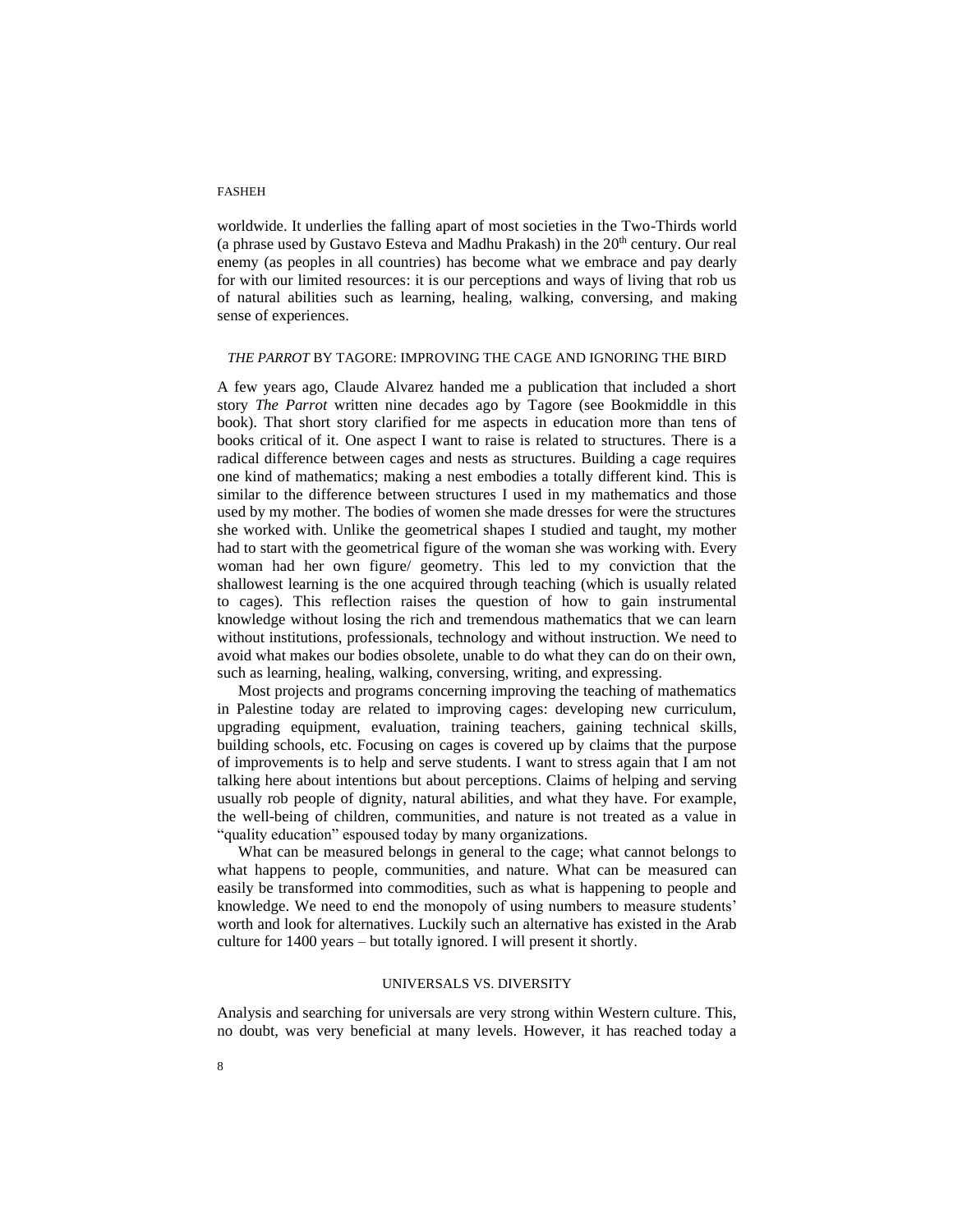dangerous state that the world cannot ignore anymore. Searching for universals today is not treated as a search that adds to our understanding but it has become a list of facts that are imposed on peoples and countries as the only absolute truth. What I wrote earlier compels us to regain "pluralism" as a most distinctive characteristic in life, nature, human beings, and knowledge and to realize that universals are contrary to humanity and Nature. This means that we need to start demanding to retrieve part of education's budget and use it in various diverse settings. I already mentioned the centrality of talking about pluralism in relation to knowledge. One way I used in working with mathematics teachers to bring out pluralistic attitudes into teaching was stressing that every child is logical; there are many logics which are not compatible. This was very hard for teachers to accept. One positive aspect (still more potential than actual) of modern technology (especially the Internet) is it is increasingly making isolation impossible and making the pluralistic nature in life more obvious. We need to build paths that take us out of our provincialities, without dumping us into a single global culture. I suggest that we stress not the right to education but to educations – in the plural. The age of information does not add up to knowledge just like the age of knowledge, sciences, and technology did not add up to wisdom.

Western civilization is not the only one that believes in universals. However, it is the only one that succeeded in producing tools (such as schools and grades) that claimed to be universal, objective, and neutral. People around the world adopted them as such. This led to "evangelizing" the world through education, which was done mainly through people with good intensions but who carried the virus of the one and only one path for learning.

#### THE IMPORTANCE OF CO-AUTHORING MEANINGS AND MEASURES

Another thing we need to do in mathematics classes is to encourage students to coauthor meanings of words they use, read, or hear. I experimented with the idea with children in the 1970s (Fasheh, 1982). One question I asked was "What is a point?" I will never forget an answer by a 7-years old girl, "A point is a circle without a hole"; so creative and imaginative! Co-authoring meanings in the light of our actions, experiences, reflections, and conversations is most fundamental in learning. Without it, learning would be seriously deficient.<sup>12</sup>

A main struggle I always felt has been between what people can do by and for themselves and those who impose on them ways that rob them of all that in the name of helping, assisting, and serving. I lived such parting of ways several times in Palestine, especially in the 1970s and the first *intifada* (1987-91). In both periods, people asked what they could do and went ahead and did them. Dignity rather than rights, hope rather than expectations, mutual support rather than selfserving, self-rule rather than ruling or being ruled, giving rather than demanding,

 $12$  We need to ask why this fundamental right and biological ability is absent from the Universal Declaration of Human Rights, the UN Convention on the Rights of the Child, and institutions in general.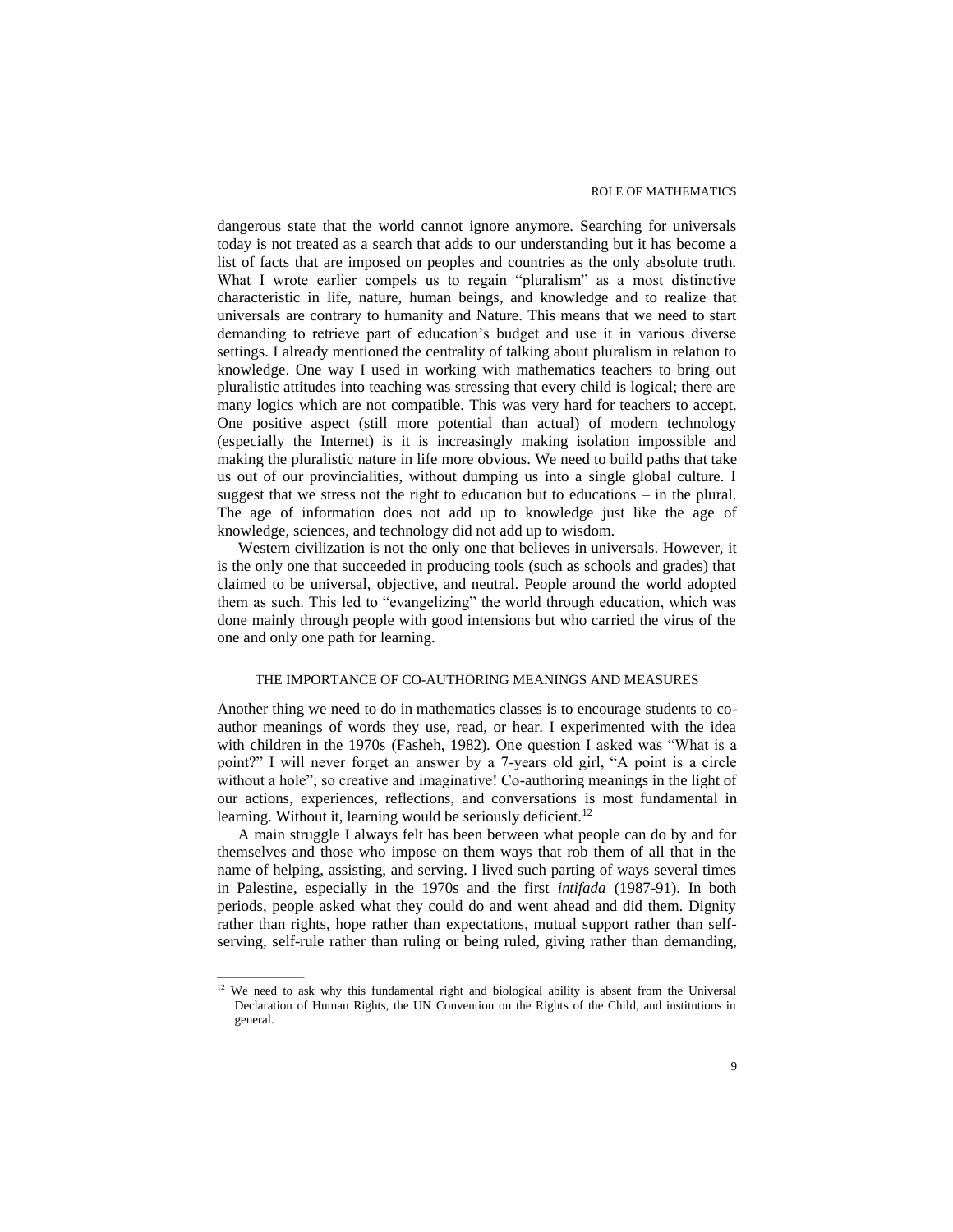and being attentive to life rather than to distractions were what moved us. In both periods, cages were dismantled and life vibrations moved us.

Shifting the source of one's worth from a universal measure controlled by institutions back to the person and community has been a main struggle for me since the early 1970s when I was in charge of mathematics instruction in the schools of the West Bank. However, it was in 1997 (as part of trying to find guiding principles for the Arab Education Forum which I established in 1998 at Harvard University's Center for Middle Eastern Studies) that I came across a 1400-year old statement by Imam Ali which made much sense to me. I chose it as the title of the Forum's vision and publications. I find it relevant in the world today. In Arabic, the statement is: *qeematu kullimri'en ma yuhsenoh* كل قيمة يحسنه ما امرئ which means: the worth of a person is what s/he *yuhsen*. *Yuhsen,* in Arabic, has several meanings, which *together* constitute the worth of the person: the first meaning refers to how well the person does what s/he does, which requires technical knowledge and skills; the second refers to how beautiful/ pleasing what one does to the senses, the aesthetic dimension; the third refers to how good it is for the community; the fourth refers to how much one gives of self rather than what one transfers (as a commodity) from one place to another; and the fifth refers to how respectful of people and ideas one is. According to the statement, a person's worth is not judged by professional committees or "objective and universal" measures but by the five meanings embedded in the word *yuhsen.* Since I read it in 1997, I have been amazed by its simplicity, profundity, depth, insight, and by how it embodies diversity. It has been a main principle guiding my thinking and work. It is crucial, however, that we do not treat it as constituting another "super system" but as a statement about taking a stance in the effective presence of others. It reflects the belief that one is in relation rather than in opposition to others, or better than others.

When I read Tagore's story around 2005, I felt the same way as when I read Imam Ali's statement in 1997. Both were like a "magical pen" that drew a clear painting of my experiences. Both helped clean what was left over within me in terms of perceptions and assumptions that I acquired through education. Ali's statement exposes shallow and harmful aspects of current evaluations and replaces them by a principle that is diverse and has respect for people; its essence is dignity. Tagore's story provides a map that helps us see the way clearly through the boundaries created by education; it helps us see whether what we do is related to improving cages or to well-being of children and communities. It helps us heal from distractions and self-deceptions which may appear to be good but in fact destroy biological regenerative abilities such as learning, making sense of experiences, and being sources of understanding. By perceiving "learning from life" as insignificant, educational authorities help destroy people's biological ability to learn<sup>13</sup>, transforming it into a need, a right, and a service – to be provided by professionals.

<sup>13</sup> This brings up the question as to how to acquire the "rational" form without losing the natural biological ability to learn; how can we gain instrumental knowledge without losing what we can *(continued)*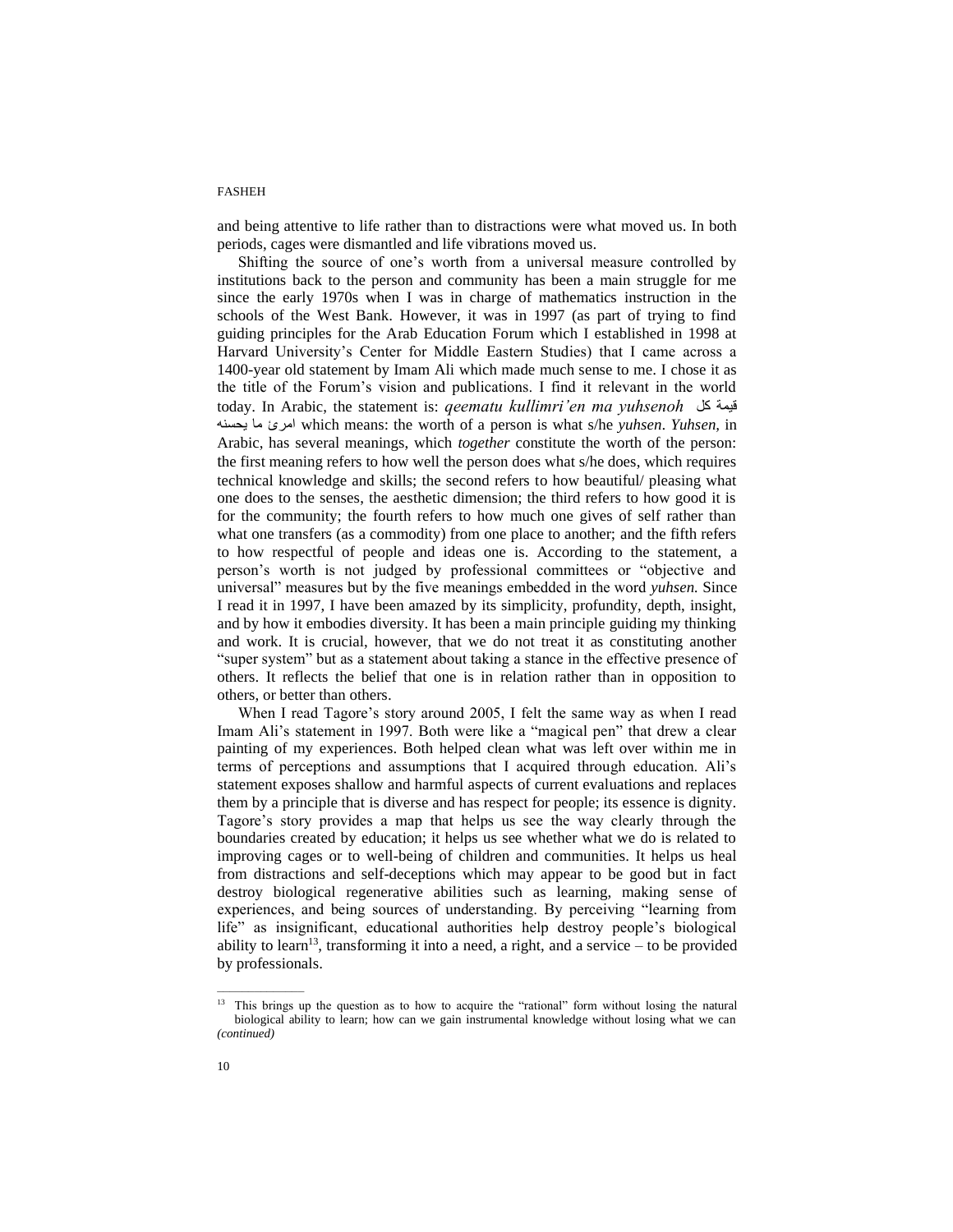Healing from dominant ideology and regaining sanity necessitate two things: first, stop using numbers to decide people and community's worth and, second, regain a pluralistic attitude towards knowledge. This necessarily treats mathematics as a means rather than as a master. As an artistic and scientific tool, mathematics can help us realize the harm we as humans do to nature, to ourselves, and to communities as a result of our ways of living and, thus, help us in how we can reverse this process. Where I currently work (Shufaat Refugee Camp), there are about 4,000 students in the four schools. If we assume (and this is a minimum) that every child urinates 1 litre a day, and uses the flush toilet only once (9 litres), that means 40,000 litres are wasted every day. It is pure madness to go on using the flush toilet in such a place where water is very scarce. Obviously, we need to find alternatives. This is part of what we are talking about and trying to replace at the camp.

# CURRENT SITUATION IN PALESTINE

In schools, we become conditioned to care only for ourselves, against others. This ideology of "each person for oneself" is the worst that can happen to people-incommunity. This was the worst outcome of the Oslo agreement which took place in 1993 between the Israeli government and the PLO. The spirit of the 1970s and the first *intifada* was replaced by how much a person can get for himself. Before 1993, competition was confined to schools; after 1993, it permeated all aspects of life. It became a main tool in creating and spreading the ideology of "each man for himself". Competition (in the sense of comparing people along a vertical line) can never be in harmony with the well-being of people, communities, and nature. It turns things around where people and communities become agents in their own destruction. A challenge we face, thus, is how to teach without competition; this is harmonious with wisdom.

This fragmentation, where every individual cares only for self regardless of what happens to others, to community, and to nature, is accompanied by fragmentation due to restrictions on movement, which was actually started by the British and French occupations of the region after the First World War. Over the years, I have been experiencing how my world was shrinking and getting more fragmented. Borders have been increasing and tightening over the years – not only at the physical level but also at the perceptual, social, and cultural levels. It seems that fragmentation of knowledge into subjects at school, where every class/ field is not related to any other, paved the way for other aspects of life to be fragmented. This logic led eventually to the age of information where every piece of information stands alone. One thing I am increasingly noticing is that when young people interact through language, their sentences hardly intersect – they are like parallel sentences that never meet. The inability to connect aspects and phenomena is reaching the level of a plague. This is ironic because a main role of mathematics

gain without institutions, professionals, and technology. It is important not to lose the rich and tremendous mathematics that we can learn without instruction such as sewing, hand-writing, planting, playing, building, hiking, climbing…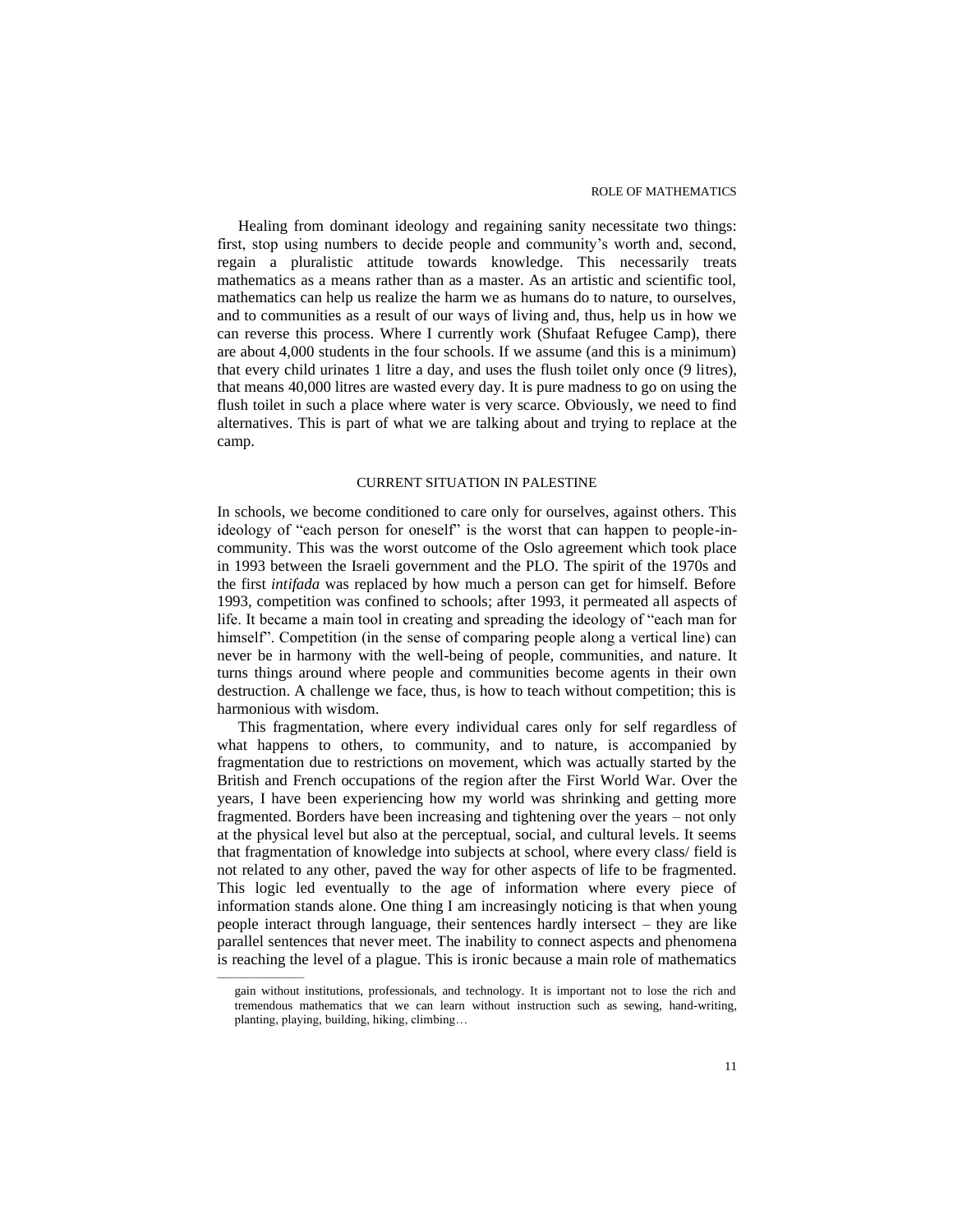is to see the logic that underlies reality and that brings the various parts into a system; a main role is to help us see the whole clearer and be able to make sense of our experience. Fragmentation and borders are always connected to occupation and conquest, not only of land but also of worthiness, knowledge, perception, language, and culture. To give just a small example, with my doctorate degree I only know two languages; my father left school in fourth grade and started working. He learned four languages. The concept of identity (which we are now experiencing in the form of Palestinian identity (and which is loaded with mathematical connotations/ aspects), is a very good example that combines borders, fragmentation, occupation, and conquest. The concept of identity was the prelude to the apartheid wall built by Israel. But while the wall is a very visible aspect, identity is embraced as a positive aspect. It seems it is much easier to fool the mind than fooling the eye. It always puzzled me that we as human beings brag about – the mind – is the easiest to deceive. I believe that this is so whenever the mind works without wisdom.

When I was growing up, my sense of belonging was to the Arab World. Now, I can only move within a very tiny part of Palestine. I am not even allowed to visit Jerusalem where I was born and which is less than 10 minutes away! Despite all the talk about "we are now living in a global village" and despite the tremendous technological advances in communication and movement, people everywhere seem to be confined by one form or another of border, fragmentation, occupation, and conquest. Those that are less visible are more dangerous.

Although all current indications point to Israel's unwillingness to allow for a Palestinian state to emerge, still it would be very beneficial exercise, for us as well as for others, to be involved in reflections and discussions concerning the teaching of mathematics in anticipation of a state. The notion of foreground that Ole Skovsmose talks about is relevant in this regard. I believe that the Palestinian situation – because of its dynamic nature – can provide a rich case in exploring issues such as the relation between mathematics and the state (especially before its formation, even though it is not likely to happen). One question, in particular, is how we can avoid the pitfalls that others got into in relation to teaching mathematics in a way where it can help us live in harmony with values that protect life and enhance understanding.

### Using Arabic language and culture to enrich the teaching of mathematics in Arab schools

Whenever possible (and this requires teachers who appreciate both), it would be very enriching to teach mathematics and Arabic together. The Arabic language has many characteristics that make it close to mathematics. First, the language is built on patterns, which means once you know the three-letter root of any meaning, one can form many other words according to patterns (for example, the words write, book, office, library, desk, etc. are all different in English, while in Arabic they are all formed from a 3-letter root. In addition, the same roots of different meanings show connections in the minds of Arabs in ancient times that can be inspiring today. For example, "discussion" and "chiselling" have the same root, which reflects the fact that ancient Arabs saw that the purpose of discussions – just like in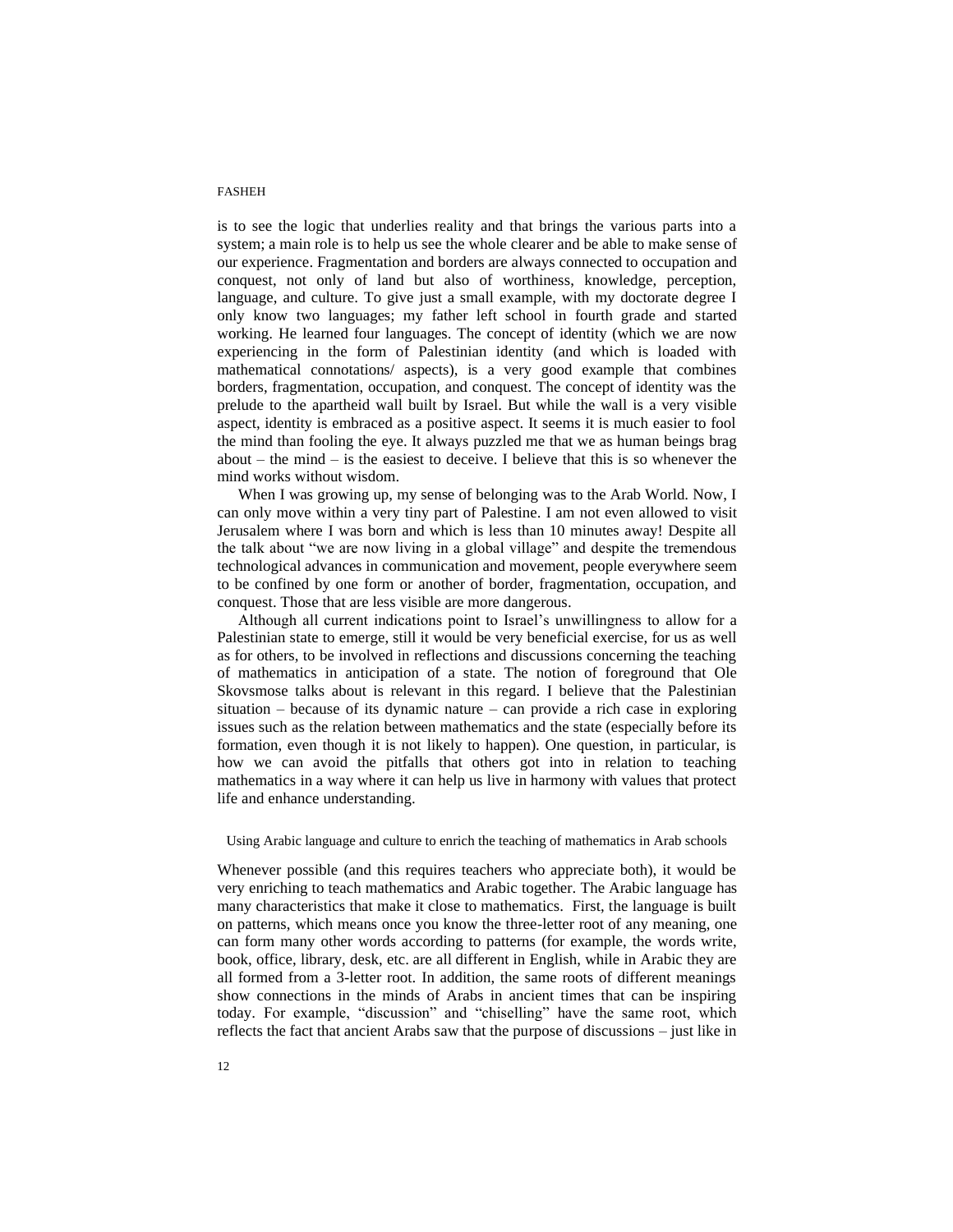chiseling a rock – is to beautify what you are dealing with; i.e. the purpose is for the two persons to come out more beautiful as a result of the discussion. Second, *al-muthanna* (which has no synonym in any European language, with the exception of ancient Greek, and loosely means "dual") embodies logic different from Aristotle's and Hegel's. Whereas anything is either A or not A and cannot be both in Aristotle's logic, and whereas A and not A can form a synthesis which is higher than both, *al-muthanna* can be thought of as a triad where A remains A and B remains B but a relation between the two develops that is very important to both. This is extremely relevant to the concept of the "other" which is so popular in the world today. Third, Arabic poetry falls into 16 basic patterns. Fourth, Arabic script has harmony and beauty that can bring out the aesthetic dimension in mathematics; where art, Arabic, and mathematics can meet. Fifth, the sounds of reciting the Koran reflect enchanting patterns (but for one to feel it, s/he has to hear it from a real person, not from a recording). In addition, which is the sixth point, the movement of the moon is central in Arab culture which makes it excellent material for teaching mathematics.

### **NOTES**

- 1 The role of "elite" universities in creating current crises, in the US and UK as well as around the world, cannot be ignored. Most decisions that were taken in the various fields – politics, economy, finance, food, agriculture, education, military, raising children, health – were taken by graduates of elite universities.
- <sup>2</sup> The plural for knowledge is not used in English. When Arabs first encountered Europeans and heard for the first time the phrase "Department of Education" the way they translated it was "House of Knowledges".
- <sup>3</sup> What happened to my mother's mathematics happened to her Christianity. Missionaries from the US came to our home to "convert" my Christian family into their Christianity! She was one of the last Christians that carried the spirit of Jesus as it was lived through generations over 20 centuries. It is hard to find Palestinians today who carry that spirit in their hearts and daily lives. Religious missions conquered my mother's Christianity the same way educational missions conquered her knowledge. Both, her mathematics and Christianity were wiped out in the name of progress! Just like I could not see my mother's mathematics, missionaries could not see her Christianity and educators could not see her wonderful ability for upbringing children. The same thing happened to the knowledge of Palestinian peasants in farming.
- 4 In the sixth grade, the British textbook which was used included shares. I got full grades in all tests but up till now I never owned a share and never experienced its meaning.
- Those who hold high degrees (consciously or not) hide this fact and blame religions and politicians for the mess in the world. It wasn't Roosevelt who convinced Einstein to build the atomic bomb but the opposite: it was Einstein who sent letters to Roosevelt convincing him to support making (and using) the bomb!
- <sup>6</sup> There is a word in Arabic *al Ahaali* which does not have a synonym in English. Briefly, it means people who are connected to a place, history, collective memory, and to one another through a social-cultural-economic fabric.
- <sup>7</sup> A Palestinian anthropologist, Sharif Kanaaneh, uses the analogy to grafting fruit trees on bitter almond trees. Bitter almond trees provide strong basis against any diseases that can hit the trees.
- 8 I use the phrase self-rule in the way Gandhi used it to mean *swaraj* in Hindi. I worked with 7 th grade girls in Shufaat refugee camp at two levels: by every girl keeping a record of what she eats and how she spends her day (such as watching TV, talking over mobiles, using computers); and by every 4 or 5 girls producing a "magazine" (not for the market) without needing permit, money, or editors (to discover what they can do without institutions and professionals but with what they have).